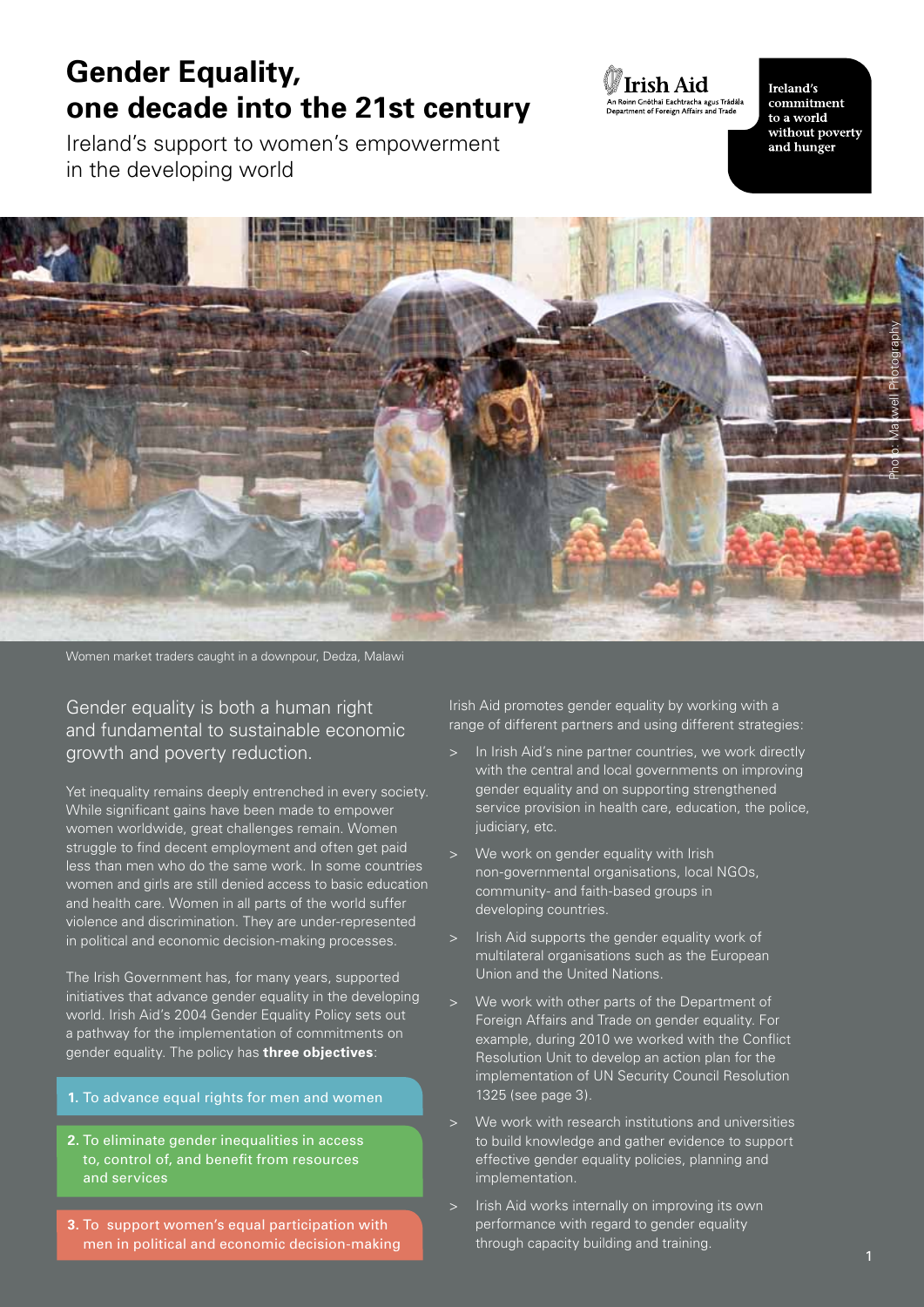## **Objective 1:** To advance equal rights for men and women

A rights-based approach is fundamental to all of Irish Aid's work on gender equality. The Convention on the Elimination of all forms of Discrimination Against Women, which was adopted in 1979 by the UN General Assembly, is an international bill of rights for women. This Convention provides the basis for realising equality between men and women including equal access to political and public life, as well as to education, health care and employment opportunities.

A key focus of Ireland's work under this objective is combating gender-based violence (GBV). While the number of women exposed to violence varies considerably around the world, violence against women remains a universal phenomenon. Women are subjected to different forms of violence, including physical, sexual, psychological and economic violence, with the perpetrators most often being intimate partners.

In 2010, Irish Aid supported partner government responses to GBV both nationally and locally in Uganda, South Africa, Sierra Leone, Zambia, Ethiopia and Timor Leste. We also supported civil society and multilateral organisations working to combat gender-based violence.



The Kivulini Women's Group, supported by Irish Aid, is based in Mwanza Tanzania. Its members receive training on human rights with a focus on domestic violence and also on income generating activities. 35-year old Asha Mohammed (pictured above) joined the group three years ago. Like many of the women in the group, she was poor and suffered physical abuse at the hands of her husband. Asha and her colleagues in the women's group have established a small but successful yoghurt making business.

The 24 members share the monthly profits and Asha's family income has increased significantly since she joined the co-operative. She now takes home 80,000 Shillings per month ( $€40$ ). In a country with an average annual income of €205 this represents a significant family income.

### Irish Joint Consortium on Gender-Based Violence

In 2004 a group of Irish development agencies and Irish Aid discussed how best to respond to the high incidence of rape perpetrated during the conflict in Darfur, Sudan. This led to the establishment of the Irish Joint Consortium on Gender-Based Violence, which now also includes the Irish Defence Forces (regularly deployed as UN Peace Keepers). The aim of the Joint Consortium is to share learning and expertise and strengthen members' capacity to respond to and prevent GBV.

*In the Democratic Republic of Congo, the situation of gender-based violence is shocking. Statistics reveal that about 1,100 cases of sexual violence are documented each month, which amounts to on average 36 victims a day.1*

Asha's husband, a carpenter, initially resisted her involvement in the women's group. The group tries to overcome this resistance by encouraging the involvement of men, building their understanding of gender equality through community discussions, and in doing so they now have the support of the local elders. Asha's husband has become much more positively engaged in family issues and the violence against Asha has stopped. He now advocates against gender-based violence among his male peers in the community. He is also supportive of the family planning methods which Asha has taken up since joining Kivulini.

*In 2010 Ireland spent over €3.6 million supporting initiatives to combat gender-based violence in the developing world.*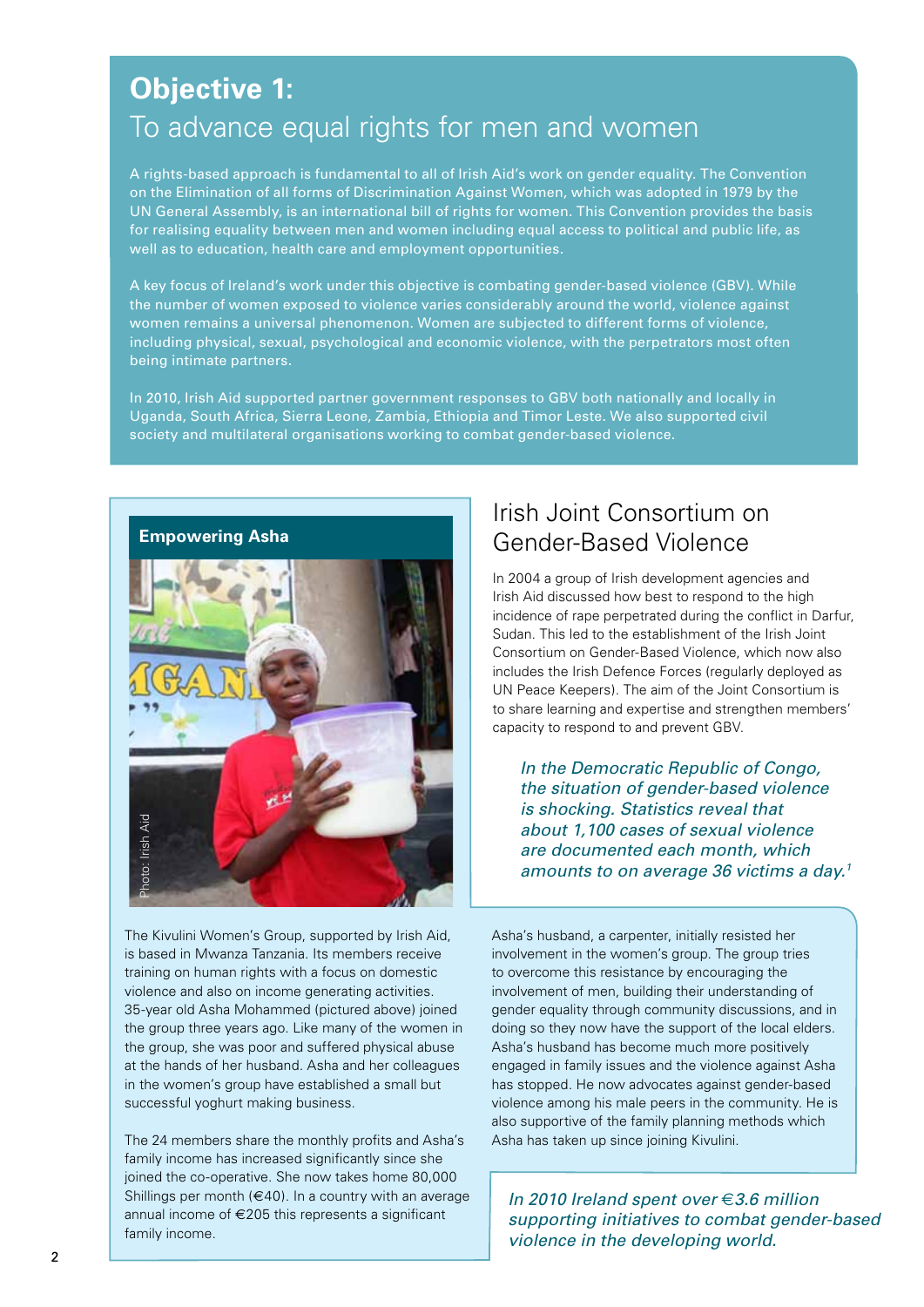

Deborah Pata-Ioane, a member of the all-women Samoan police contingent serving with the United Nations Integrated Mission in Timor-Leste, faces the media on arrival in Dili.

#### UN Security Council Resolution 1325

UNSCR 1325, adopted in 2000, marks a watershed in global recognition of the unique and disproportionate impact of conflict on women and girls. The Resolution highlights the critical role of women and girls in conflict prevention, peace negotiations, peace building and state building, and places gender equality at the forefront of the UN Security Council's deliberations on peace and security. UNSCR 1325 also calls for the protection of women and girls from gender-based violence in conflict and fragile situations.

On the 25th of November, 2011, Ireland launched its National Action Plan to implement UN Security Council Resolution 1325. It sets out a range of actions to support the implementation of the Resolution, involving Irish Aid and other parts of the Department of Foreign Affairs, as well as the Irish Defence Forces and An Garda Síochána.



**IFF 2010 IRELAND IS 2010 IRELAND SPEND IRELAND IN A SUBARUPA SPEND IS 2010** Residents of displaced people's camp Place La Paix, Port au Prince, erected to house thousands of Haitians made

#### Civil society funding for gender-based violence

Irish Aid supports civil society organisations working on gender equality and responding to gender-based violence.

Trócaire, a recipient of multiannual funds from Irish Aid, supports a range of services, including **shelter and legal aid** for women who have survived gender-based violence, rape, domestic abuse or trafficking, in Cambodia, Sierra Leone, Pakistan, Democratic Republic of Congo, El Salvador and Kenya.

In Tanzania, Irish Aid has supported the NGO 'Women in Law and Development in Africa' to improve the responsiveness of **gender desks in police stations** across the country. 26% of all police stations now have functioning gender desks and staff have received training on how to attend to GBV cases.

In Sierra Leone, Irish Aid supports the NGO International Rescue Committee to run **sexual assault referral centres,** known as Rainbo Centres. 1,900 clients received free psycho-social, medical and legal services at these centres in 2010.

Since 2009, Irish Aid's Emergency and Recovery Section has been supporting the Irish Red Cross to put in place a coordinated response to gender-based violence across the International Federation of Red Cross and Red Crescent Societies (IFRC), which operates in 186 countries. The Irish Red Cross now plays a leadership role on GBV responses across the international Red Cross movement. The appointment of a gender-based violence coordinator for Haiti in the aftermath of the 2010 earthquake, can be seen as an indicator of the increasing recognition within the IFRC and its national societies, of the need to increase GBV prevention and responses.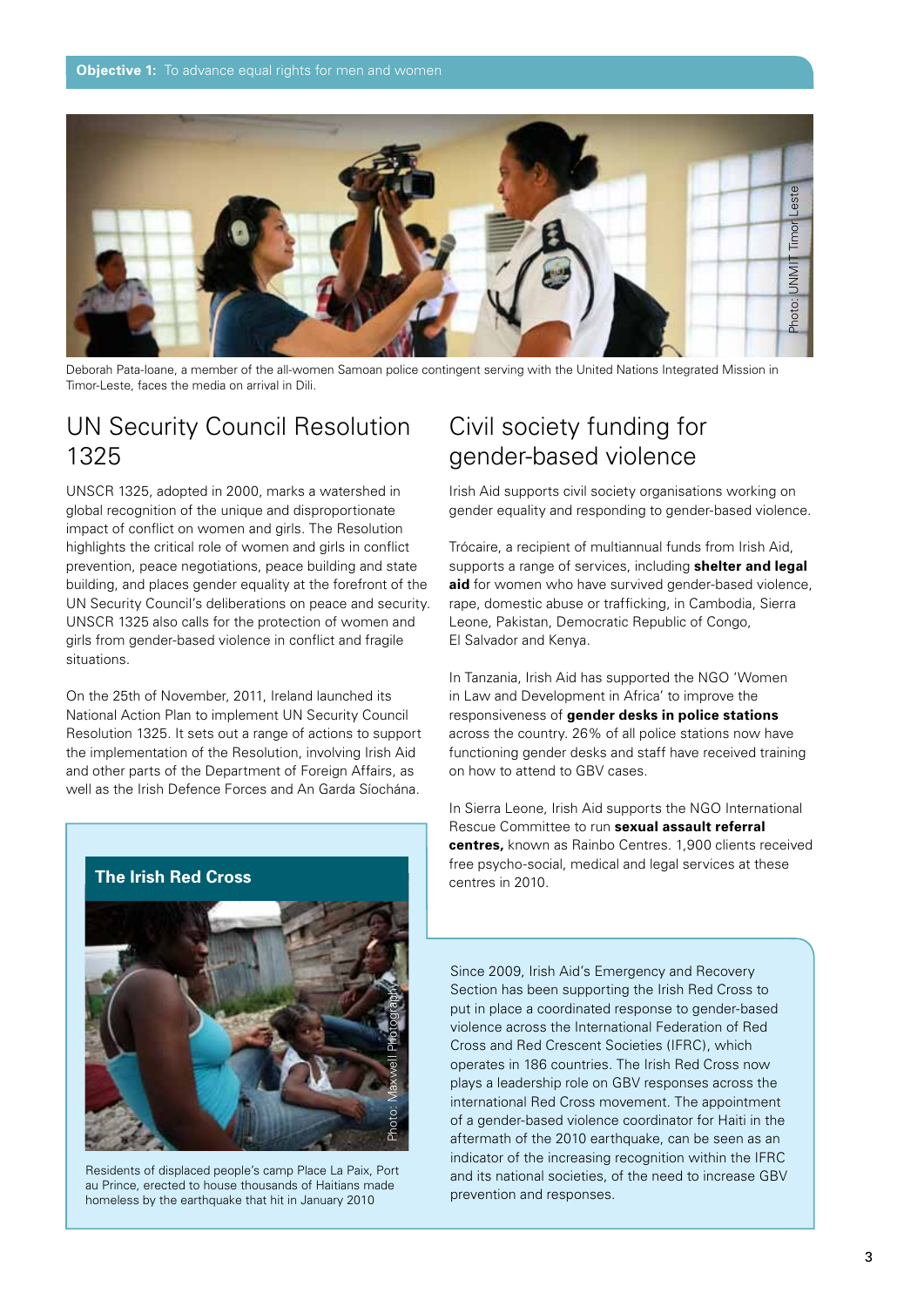## **Objective 2:**

## To eliminate gender inequalities in access to, control of, and benefit from resources and services

Irish Aid delivers on this objective by strengthening women's access to improved basic services such as health care and education, and improving women's access to, and control of resources such as land and capital.

In practical terms this involves supporting governments and NGOs to improve basic services so that women can better avail of them. It also includes supporting legislative reform on issues such as women's property rights.



#### *Closing the gender gap could alone lift 100-150 million people out of hunger.2*

Agnes Malcom is just one of 1.7 million farmers in Malawi who bought improved seeds and fertiliser in 2009 as part of the Malawian Government's Farm Subsidy Scheme. As a result, Agnes' maize yields have improved significantly; this means she can now afford to send her children to school. This highly successful scheme, supported by Irish Aid, has helped Malawi, once reliant on food aid, to become a net exporter of maize.

## Gender and hunger

Increasing women's access to agricultural resources and services is a key part of Ireland's work to address hunger. The Hunger Task Force prioritises increasing smallholder agricultural productivity, especially among female farmers. The 2010 report from Ireland's Hunger Envoy notes increased investment in agriculture within developing countries, but with limited impact on vulnerable smallholders, especially women. The report reiterates the importance of focusing on smallholder farmers, especially women, "both in their capacity as farmers, non-farm income earners and frequently as heads of households."3

Supporting women's role in economic decision-making is another important element of meeting this objective. The 2008 Hunger Task Force Report recommended the strengthening of farmers' organisations, particularly those which actively target poorer farmers and women as members. Irish Aid provides support to a number of NGOs working on women's economic empowerment, including strengthening women's role in decision-making. Central to Irish Aid's work to combat hunger is addressing undernutrition during pregnancy and during the first 1000 days of an infant's life. This has become an increasing priority both in international advocacy and in Irish Aid's programmes in Malawi, Tanzania, Ethiopia, Zambia and Mozambique.

#### NGOs are key partners in our work on hunger reduction

In Ethiopia, funding is provided to Farm Africa's "Rural Women's Development Project", a small scale credit and savings project which supports women to set up village savings, lending and assets groups.

The Irish NGO Bóthar received a grant to implement a sustainable livelihoods and women's empowerment programme in Zambia. The project aims to empower poor and disadvantaged women-led farmer groups in Central Province, Zambia.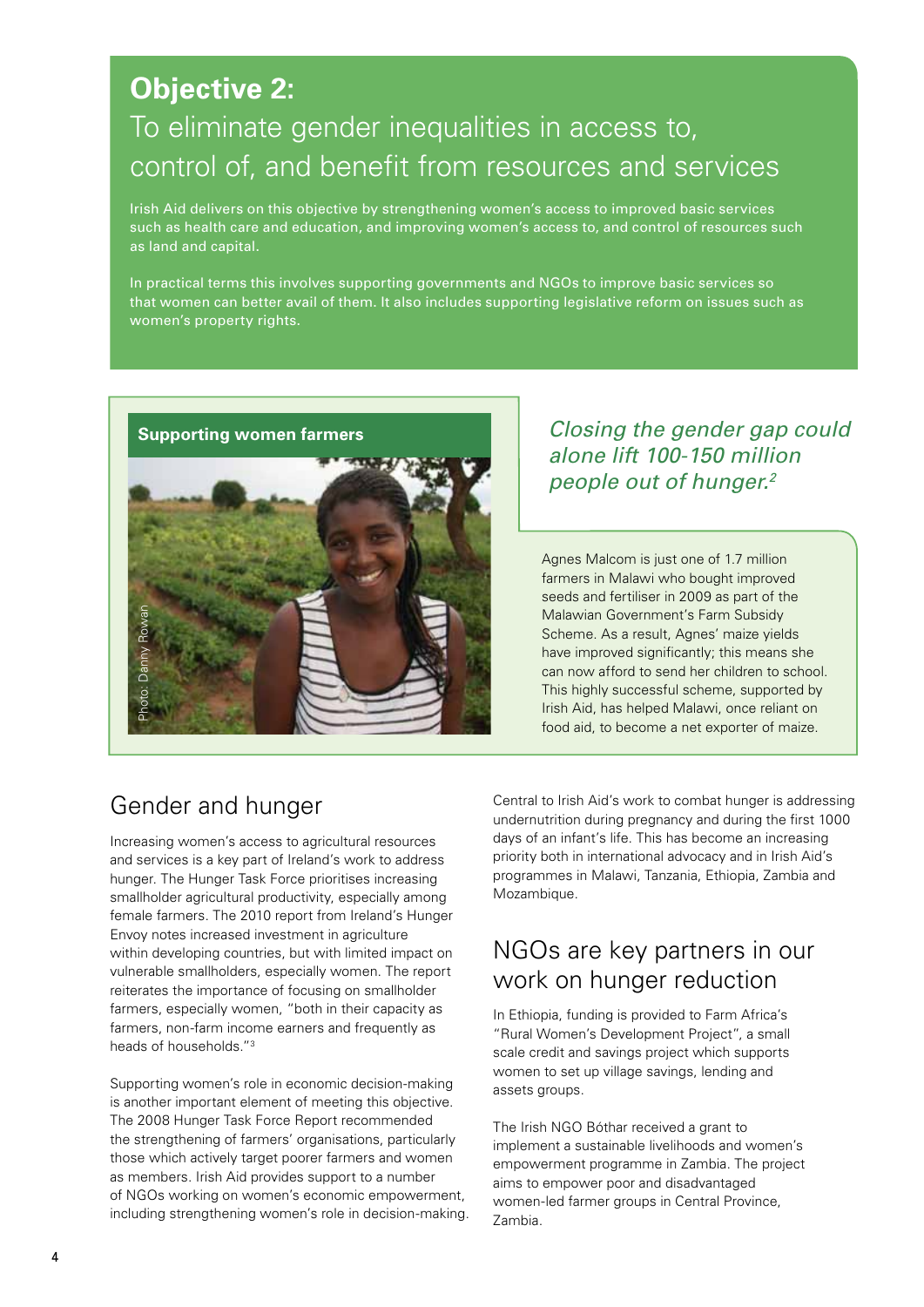

Bintu Koroma, health worker, examines pregnant woman at Kroo Bay Community Health Centre, Liberia



Muslim girls in classroom, Southern Nations and Nationalities People's Region (SNNPR) in south-central Ethiopia

#### Reducing maternal mortality

The 5th Millennium Development Goal (MDG 5) is to reduce maternal mortality by three quarters by 2015. In many parts of the developing world this goal will not be reached. Sub-Saharan Africa alone recorded 270,000 maternal deaths in 2005, which accounts for half of the world's maternal deaths<sup>4</sup>. The 2011 MDG progress chart indicated no progress on MDG 5 for this region, although individual countries throughout Africa have made some progress in reducing maternal morality rates.<sup>5</sup>

#### *A woman in a developing country is 97 times more likely to die as a result of pregnancy than a woman in a developed country.6*

In 2010, Irish Aid supported maternal and reproductive health programmes in Ethiopia, Tanzania and Sierra Leone, contributing to a reduction in maternal mortality.

Contraceptive Acceptance Rate %, Ethiopia



Maternal mortality, Tanzania



Ireland contributed to Ethiopia's Health MDG Fund which included support for reproductive health. Contraceptive Acceptance Rates in Ethiopia continued to increase between in 2008 and 2010.7

Ireland has provided support to the Tanzanian Government's Health Basket Fund to strengthen health systems since 2000. This has contributed to improvements in maternal health care. Maternal mortality has declined substantially between 2005 and 2010.8

% of deliveries that took place in IRC supported clinic, Kenema, Sierra Leone 60 50



Support was also provided to the NGO International Rescue Committee's emergency obstetric and neonatal care programme in the Kenema District of Sierra Leone. As a result of this programme, the estimated percentage of births which took place in the IRC-supported health facilities more than doubled between December 2009 and November 2010.<sup>9</sup>

#### Gender equality and education

Gains have been made in the school enrolment of girls. While in 1999, the girl:boy ratio was 79:100 in primary schools in Mozambique, that figure went up to 94:100 in 2008. Similar improvements have taken place across southern Africa in the past decade, especially in secondary schools, where improvements were badly needed (see table below).10

| <b>Secondary School Gender Parity Index</b><br>(number of girls in school per 100 boys) |      |      |
|-----------------------------------------------------------------------------------------|------|------|
| Year:                                                                                   | 1999 | 2008 |
| Mozambique                                                                              | 62   | 75   |
| Uganda                                                                                  | 66   | 85   |
| Zambia                                                                                  |      | 83   |

Gender equality is a key principle of Irish Aid's education programming. In 2010, Irish Aid contributed €25.5 million to the education sectors in Zambia, Lesotho, Uganda and Mozambique. Education is crucial to advancing the rights of women, as research has shown that education empowers women and girls to make decisions that can improve their lives and that of their families. This is reflected in the following statistics:  $11$ 

- > Every extra year of schooling reduces a young woman's risk of early pregnancy by 10%.
- > In sub-Saharan Africa, investing in the education of girls has the potential to boost agricultural output by 25%.
- > For a girl, each additional year of primary education increases her potential income by 15%.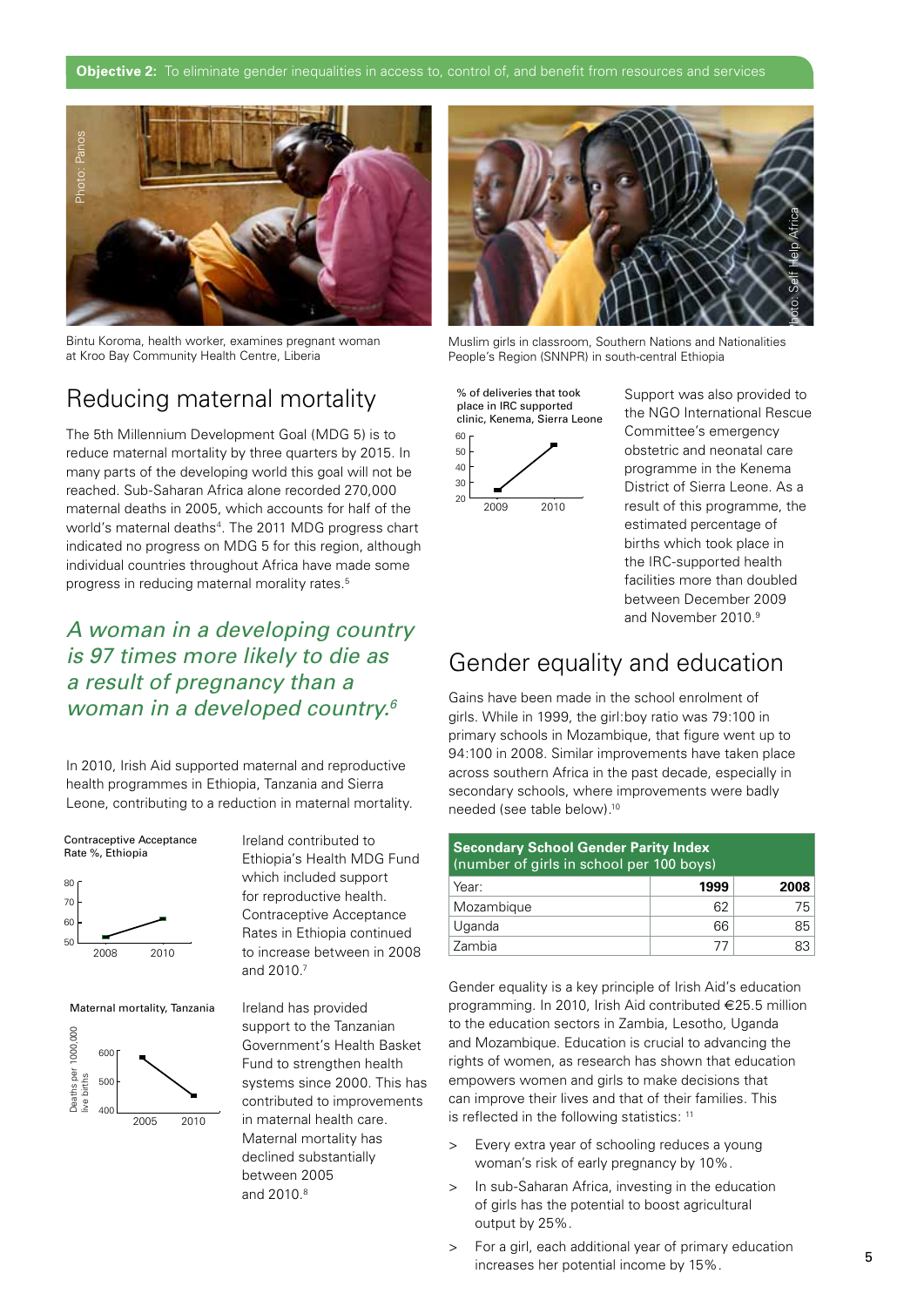## **Objective 3:**

# To support women's equal participation with men in political and economic decision-making

In order to improve women's political and economic empowerment, Ireland supports initiatives to increase women's representation in democratic processes and in decision-making. Irish Aid also supports women's organisations which advocate for greater participation of women in public life. Supporting civil society organizations working on the economic empowerment of women, is another important component of meeting this objective.



A supporter holds up a poster of a female candidate during the 2010 elections, Mbale, Uganda

Irish Aid's Civil Society Fund supports organisations working on gender equality and women's empowerment throughout the developing world. In Central America, a project entitled "Central American Women Exercising their Political Rights" aims to strengthen the political participation of marginalized women so that public policies, services and legislation better reflect women's rights. The programme targets elected women councillors and local women's associations in Nicaragua, El Salvador, Honduras and Guatemala.



Members of El Salvador's Colectiva Feminista at a protest rally in San Salvador in 2009.

Women's Network and the Women's Democracy Working Group to conduct training for aspiring female political candidates in the national and local government elections. Of the 2,500 women trained, 2,214 were nominated and 1,546 were successful in getting elected. The number of women parliamentarians in Uganda has increased significantly over the last decade from about 7% of women in Parliament in 2001 to over 30% following the 2011 elections.

*Inheritance laws in many African countries can result in women and children facing eviction after the husband and father dies, simply because women cannot inherit family property.12*

Ireland has been supporting the gender equality programme of the Inter-Parliamentary Union (IPU) for a number of years. The IPU aims to strengthen the role of women in politics, supporting women in parliament or running for parliament, and strengthening gender mainstreaming in parliaments.

**Women's representation in parliaments** <sup>13</sup>

 Countries where women dominate parliament (1) Countries where men dominate parliament (177) **Countries with an all male parliament (12)**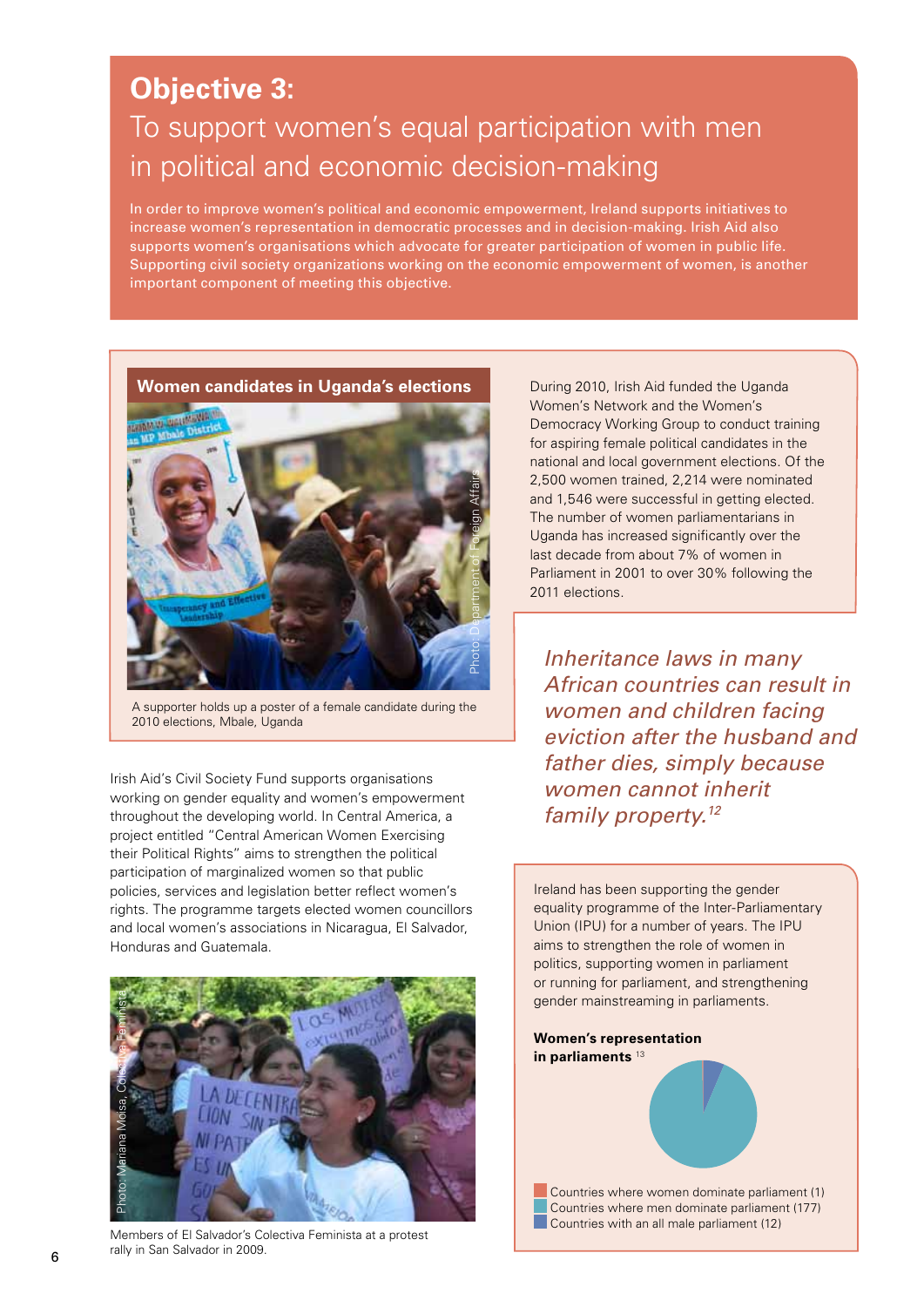

Michelle Bachelet is UN Women's first Executive Director



Female Afghan MP Fawzia Koofi. Christian Aid partner AWN worked with MPs like Fawzia to make changes to the Shiite Personal Status Law to protect marginalised women and girls.

#### UN Women

The establishment of UN Women in June 2010 was a landmark event which offers a unique opportunity to accelerate progress towards women's empowerment and gender equality.

Ireland played an active role in the final intergovernmental negotiations to establish UN Women. Ireland advocated that the new agency should hold the UN system to account with regard to international commitments on gender equality and women's empowerment, that UN Women would be inclusive in its consultations with civil society organizations, and that UN Women would be an active agency in countries with an operational UN office.

*Women perform 66 percent of the world's work, produce 50 percent of the food, but earn 10 percent of the income and own 1 percent of the property. 14*

### Christian Aid and the Afghan Women's Network – Influencing the Shiite personal law

Irish Aid provides financial support for Christian Aid's work in Afghanistan, which supports a local organisation called the Afghan Women's Network (AWN). In March 2009, Afghanistan's President Karzai tabled a new Shiite Personal Law in government, which seriously undermined women's rights and women's position in society. By the end of 2010, following an intensive period of lobbying and advocacy, AWN, together with other organisations, had successfully sought the amendment of 72 articles in the Shiite Personal Law.

Some examples of these successes are:

- > Article 94 now states that girls must be at least 16 years and boys 18 years to marry.
- > Article 123 stated that women were not permitted go out of the house without the permission of their husbands – this has now been revised so that women do have the right to go out "for legal purpose" without permission.
- > Article 123 stated that a wife was not permitted to use her personal property without the permission of her husband; this law has now been rescinded.

#### Notes:

- 1. Source: United Nations Organization Stabilization Mission in the Democratic Republic of the Congo, http://monusco.unmissions.org/Default.aspx?tabid=4111
- 2. Hunger Task Force report 2010: http://www.irishaid.gov.ie/article.asp?article=1404
- 3. FAO, the state of food and agriculture, 2010-2011
- 4. UN World's Women report launch speech: http://www.un.org/News/briefings/docs//2010/101020\_DESA.doc.htm
- 5. Millennium Development Goals- 2011 Progress Chart: http://unstats.un.org/ 6. "A woman's lifetime risk of maternal death is 1 in 7300 in developed countries versus 1 in 75 in developing countries."World Health Organization,
- http://www.who.int/making\_pregnancy\_safer/events/2008/mdg5/factsheet\_maternal\_mortality.pdf 7. Percentage increase of 53 to 62%, source: Government of Ethiopia. Contraceptive Acceptance Rates is the number of new users who have begun using any

 method of contraception over the period in question. It's usually per 1000 women aged 14-49yrs. It indicates the rate of EXPANSION in use of contraception. 8. Maternal mortality (deaths per 100,000 live births) declined from 578 deaths per 100,000 live births in 2005 to 454 in 2010, source: Government of Tanzania

- 9. Source: International Rescue Committee
- 10. Source: Education Counts Towards the Millennium Development Goals, UNESCO: http://unesdoc.unesco.org/images/0019/001902/190214e.pdf

11. The figures for 2008 are the most recent available and were produced with the support of Irish Aid to the UNESCO-based Global Monitoring Report.

- 12. http://unstats.un.org/unsd/demographic/products/Worldswomen/WW\_full%20report\_color.pdf
- 13. Source: Inter-Parliamentary Union, www.ipu.org

<sup>14.</sup> UNICEF, 'Gender Equality – The Big Picture', 2007, http://icpd2015.org/assets/pdf/Gender%20Equality.pdf